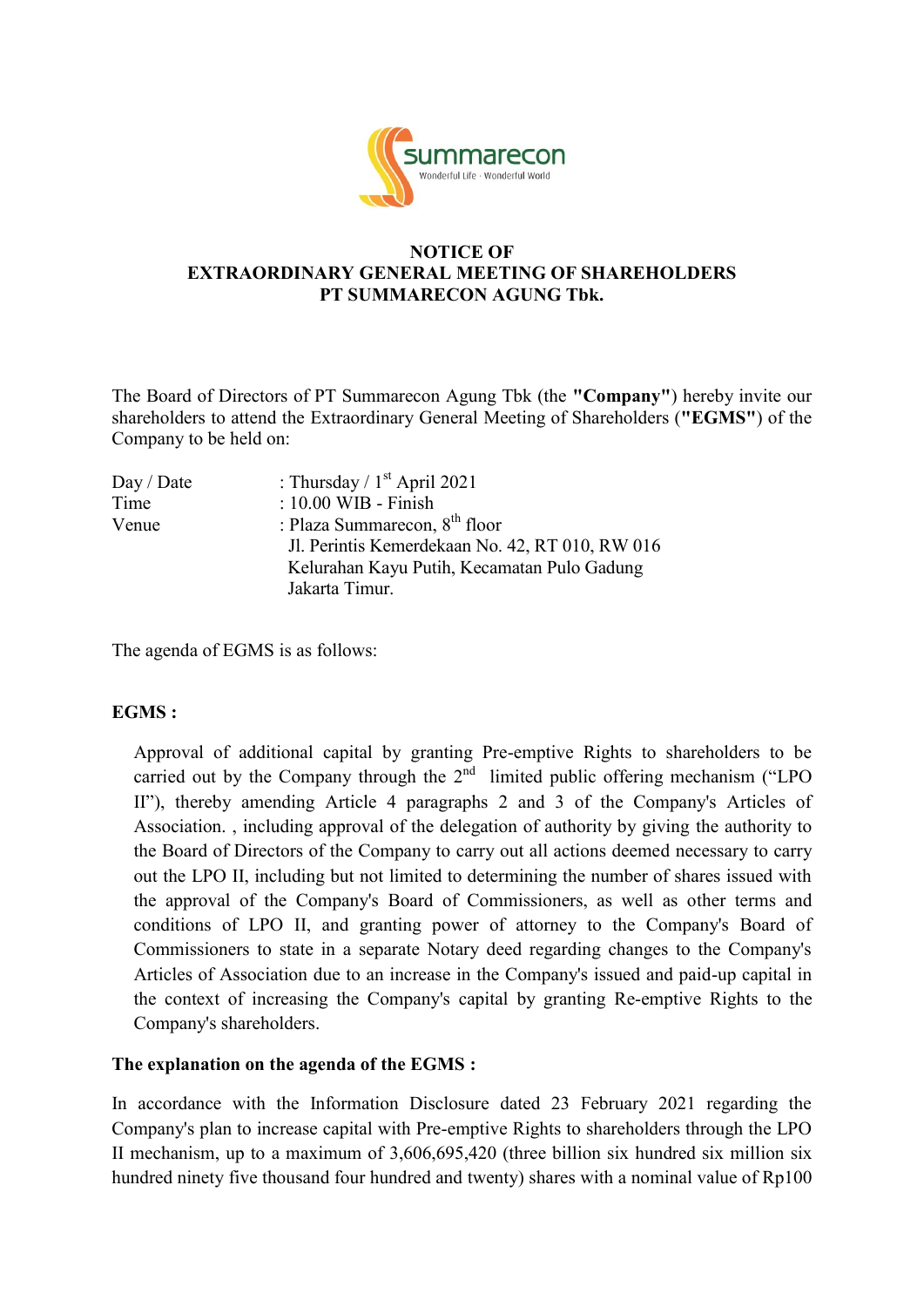(one hundred rupiah) per share, the Board of Directors of the Company requires approval from the General Meeting of Shareholders in accordance with the provisions of Article 8 paragraph (1)a of OJK Regulation 32/2015, Article 41 of Law No. 40 of 2007 regarding Limited Liability Company, and Article 4 and Article 14 of the Company's Articles of Association.

# **Notes :**

- 1. Meetings are held accordance with the Financial Services Authority Regulation No.15 / POJK.04 / 2020 concerning the Planning and Implementation of the General Meeting of Shareholders of Public Companies ("POJK 15/20") and the Company's Articles of Association.
- 2. The Company do not send out separate letters of invitation to the Shareholders. This notice of EGMS in accordance with Article 12 Paragraph 8 of the Company's Articles of Association is an official invitation to the Shareholders of the Company.
- 3. This notice of EGMS is posted on the Company's website: [www.summarecon.com](http://www.summarecon.com/) , the Indonesia Stock Exchange website: www.idx.co.id, and the PT Kustodian Sentral Efek Indonesia ("KSEI") website: [www.ksei.co.id](http://www.ksei.co.id/) .
- 4. Shareholders who are entitled to attend or be represented at the Meeting are shareholders whose names are registered in the Shareholders Register on 9 March 2021 at the close of trading hours of the Indonesia Stock Exchange.
- 5. To prevent the spread of the Corona Virus Disease 2019 (Covid-19) pandemic and in accordance with the Covid-19 Prevention and Control Guidelines issued by the Ministry of Health of the Republic of Indonesia, the Company hereby advice Shareholders not to attend in person but to provide a power of attorney to an Independent Party, namely the Company's securities administration bureau (PT Raya Saham Registra) which will represent the Proxy to cast the votes.
- 6. Participation of Shareholders in the Meeting, can be carried out with the following mechanism:
	- I. Presence at the Meeting.

Before entering the Meeting room, Shareholders are required to :

- a) Provide the Single Investor Identification (SID) number given by KSEI.
- b) Submit to the registration officer a photocopy of his/her National Identity Card ("ID").
- c) For Legal Entity Shareholders or Legal Entity Shareholders, to submit: (i) Power of Attorney that has been determined by the Company, (ii) photocopy of the latest company's Articles of Association, (iii) photocopy of deed of appointment of the latest company management, and (iv) letter with special power of attorney (if required by the Legal Entity's Articles of Association).
- d) Shareholders whose shares have been placed in KSEI Collective Custody or their valid proxies who will attend the Meeting, are required to submit the original Written Confirmation for the Meeting ("Konfirmasi Tertulis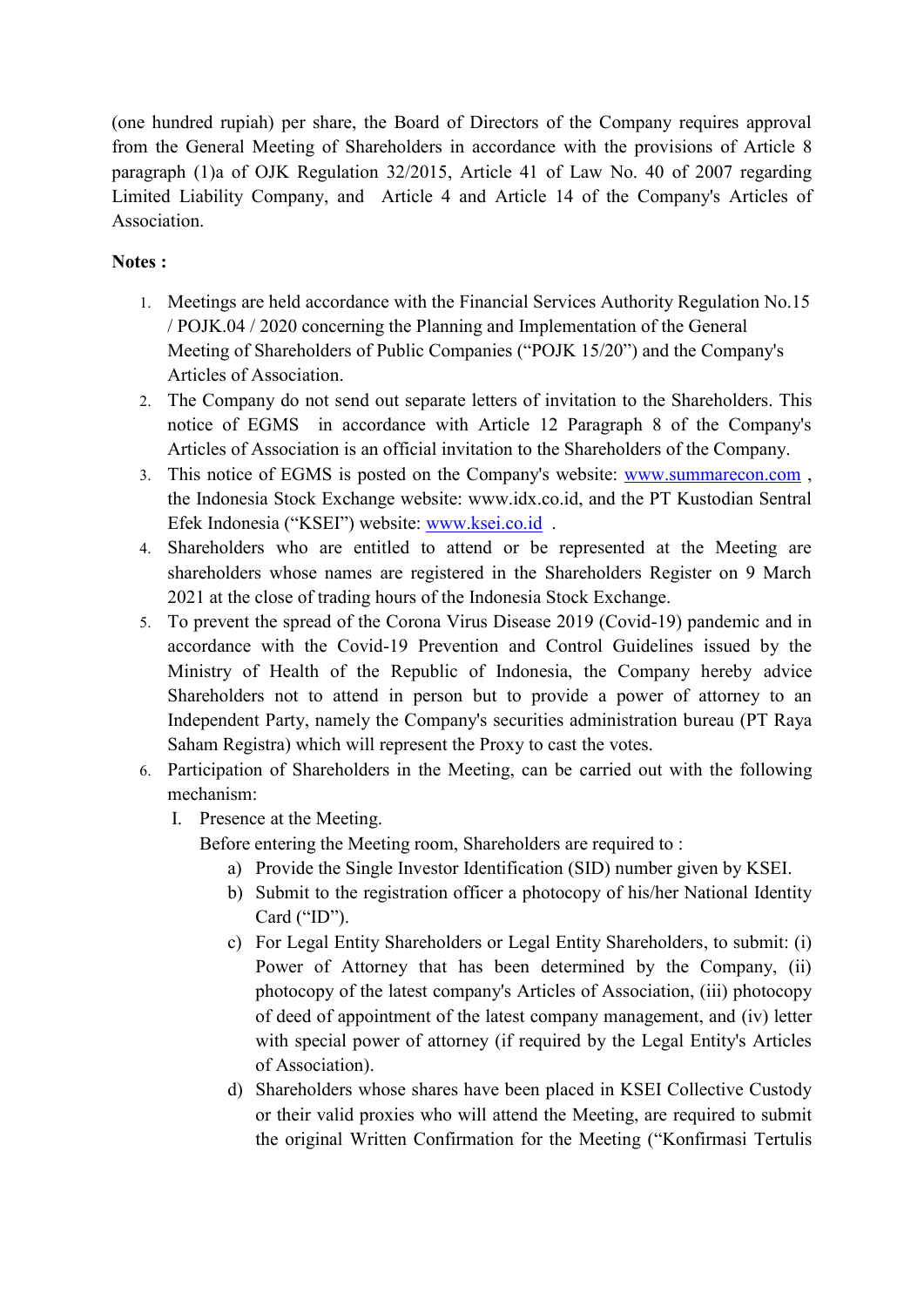Untuk Rapat, KTUR") and a photocopy of their ID or other proof of identity.

e) To support the Government in preventing the spread of Covid-19, participants who physically attend the meeting are requested to comply with the prevailing government regulations on health protocols and those applied by the Company at the meeting location.

# II. Authorizer

## **a) Granting of Authorization electronically**

The Company appeals to the Shareholders in the Collective Custody of PT KSEI to give their power of attorney electronically ("e-Proxy") to the Independent Proxy, namely representatives appointed by the Company's securities administration bureau (PT Raya Saham Registra) in the eASY.KSEI facility on the Securities Ownership Website / AKSes.KSEI (https://akses.ksei.co.id). Shareholders may also provide power of attorney electronically / e-Proxy to the Power of Attorney appointed by the Shareholders, as long as the Proxy has been registered in the eASY.KSEI facility. Electronic authorization / e-Proxy must comply with the procedures, terms and conditions stipulated by KSEI and the Company.

## **b) Granting of Authorization Non-Electronic**

- In addition to the electronic power of attorney  $/$  e-Proxy mentioned above, Shareholders can provide power of attorney outside the eASY.KSEI mechanism.
- The original Power of Attorney along with a copy of the identity card (KTP / Passport) must be submitted directly to the Company's securities administration bureau, namely PT Raya Saham Registra before the start of the meeting.
- 7. Shareholders or their proxies who will be present at the Meeting, or Shareholders who will use their voting rights in the eASY.KSEI application, can inform their attendance, the power of attorney and their votes through the eASY.KSEI application on the link<https://akses.ksei.co.id/>
- 8. Meeting materials are available at the Company's Head Office during working hours from the date of the Invitation to the Meeting date and in accordance with the provisions of Article 17 and 18 POJK 15/20. Meeting agenda materials may also accessed and downloaded through the Company's website [www.summarecon.com](http://www.summarecon.com/) from the date of the Invitation to the Meeting until the date of the Meeting.
- 9. To comply with the prevailing government regulations on preventing the spread of Covid-19, the Company will implement health protocols at the meeting venue during the preparation until the completion of the Meeting. Shareholders or their proxies who will be present in person at the Meeting must comply with the said health protocols.
- 10. With the announcement of the Agenda, Code of Conduct, Information, Notification, and Meeting Invitation on the Company's website, the Meeting shall be held as efficiently as possible under the current Covid-19 situation.